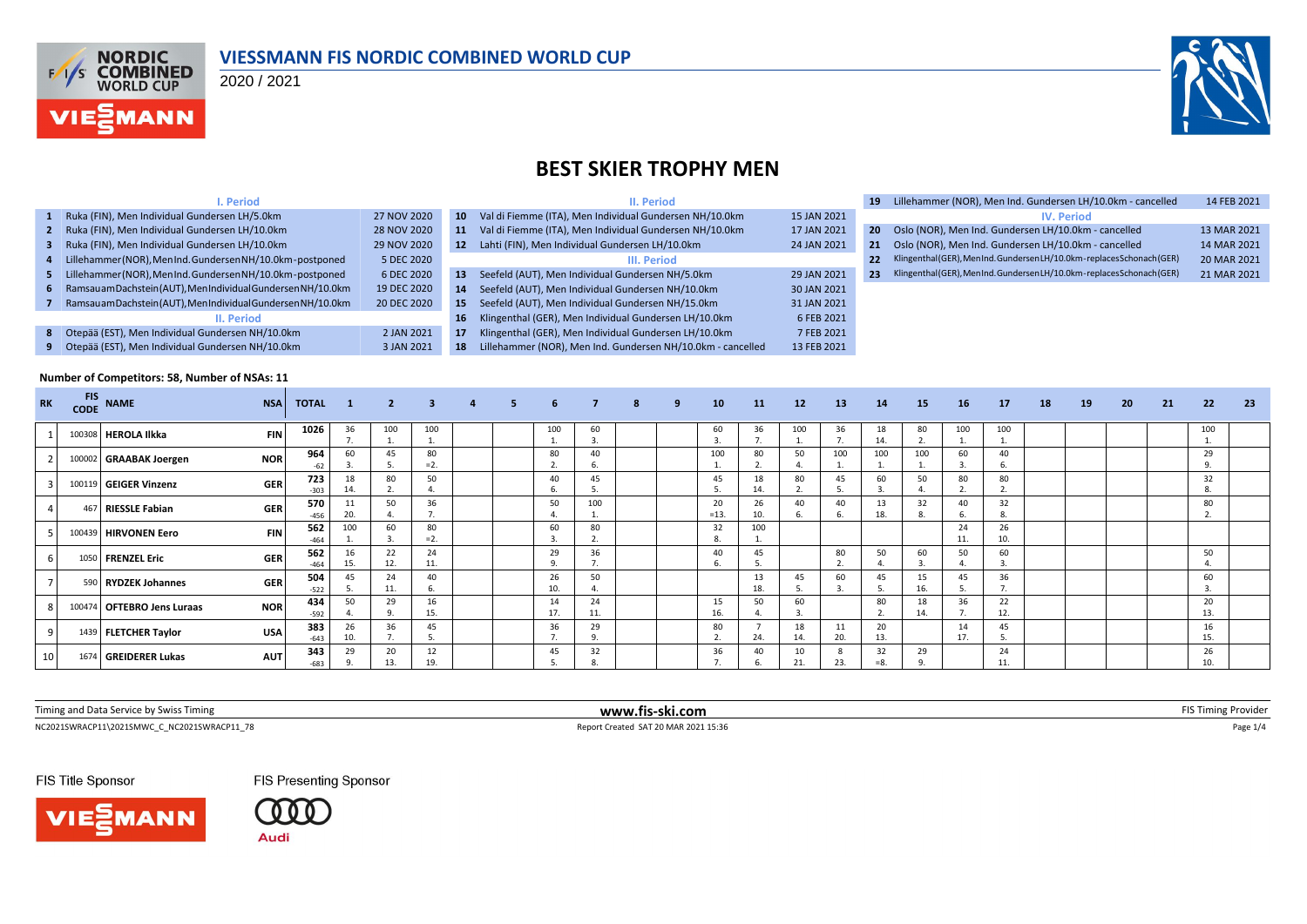



**VIE***MANN* 

2020 / 2021



## **BEST SKIER TROPHY MEN**

| <b>RK</b> | <b>FIS</b><br><b>CODE</b> | <b>NAME</b>                 | <b>NSA</b> | <b>TOTAL</b>  | $\blacksquare$ 1 | $\overline{2}$        |                                |  |                                |                       | q | 10                   | <b>11</b>   | 12                             | <b>13</b>            | 14                             | 15          | 16                             | 17                    | 18 | 19 | 20 | 21 | 22                   | 23 |
|-----------|---------------------------|-----------------------------|------------|---------------|------------------|-----------------------|--------------------------------|--|--------------------------------|-----------------------|---|----------------------|-------------|--------------------------------|----------------------|--------------------------------|-------------|--------------------------------|-----------------------|----|----|----|----|----------------------|----|
| 11        |                           | 100100 RIIBER Jarl Magnus   | <b>NOR</b> | 254<br>$-772$ | 80<br>2.         | 16<br>15.             |                                |  | 12<br>19.                      | 22<br>12.             |   | 12<br>19.            | 11<br>20.   | 24<br>11.                      | 18<br>$=14.$         | 10<br>21.                      | 13<br>18.   |                                |                       |    |    |    |    | 36<br>7 <sub>1</sub> |    |
| 12        |                           | 1136 WATABE Akito           | <b>JPN</b> | 254<br>$-772$ | 15<br>16.        |                       | 9<br>22.                       |  | 16<br>15.                      | -6<br>25.             |   | 14<br>17.            | 10<br>21.   | 16<br>15.                      | 18<br>$=14.$         | $\overline{4}$<br>27.          | 24<br>11.   | 32<br>8.                       | 50<br>$\overline{4}$  |    |    |    |    | 40<br>6.             |    |
| 13        |                           | 592 KLAPFER Lukas           | <b>AUT</b> | 244<br>$-782$ |                  |                       |                                |  | 18<br>14.                      | 15<br>16.             |   | 5<br>26.             | 20<br>13.   | 13<br>18.                      | 50<br>$\overline{a}$ | 40<br>6.                       | 40<br>6.    | 20<br>13.                      | 18<br>14.             |    |    |    |    | - 5<br>26.           |    |
| 14        | 100965                    | <b>LAMPARTER Johannes</b>   | <b>AUT</b> | 241<br>$-785$ | 10<br>21.        | 13<br>18.             | 13<br>18.                      |  | 15<br>16.                      | 26<br>10.             |   | 22<br>12.            | 15<br>16.   |                                | 14<br>$=17$          | 15<br>16.                      | 22<br>12.   | 15<br>16.                      | 16<br>15.             |    |    |    |    | 45<br>-5.            |    |
| 15        |                           | 1761 JOEBSTL Thomas         | <b>AUT</b> | 236<br>$-790$ | 32<br>8.         | 11<br>20.             | 29<br>9.                       |  | 24<br>11.                      | 13<br>18.             |   | 26<br>10.            | 8<br>23.    | 22<br>12.                      | 26<br>10.            | 8<br>$=23.$                    | 10<br>21.   | 11<br>20.                      | 10<br>21.             |    |    |    |    | 6<br>25.             |    |
| 16        |                           | 1868 FRITZ Martin           | <b>AUT</b> | 228<br>$-798$ | - 5<br>26.       | $\overline{2}$<br>29. | 10<br>21.                      |  | $\overline{7}$<br>24.          | 12<br>19.             |   | 16<br>15.            | 32<br>8.    | 20<br>13.                      |                      | 26<br>10.                      | 36<br>7.    | 29<br>9.                       | 29<br>9.              |    |    |    |    | $\mathbf{A}$<br>27.  |    |
| 17        |                           | 1562 COSTA Samuel           | <b>ITA</b> | 220<br>$-806$ | 13<br>18.        | 14<br>17.             | 18<br>14.                      |  | $\overline{\mathbf{3}}$<br>28. | $\mathbf{q}$<br>22.   |   | 10<br>21.            | 22<br>12.   | 26<br>10.                      | 32<br>8.             | 11<br>20.                      | 16<br>15.   | 9<br>$=22.$                    | 13<br>18.             |    |    |    |    | 24<br>11.            |    |
| 18        |                           | 1413 KROG Magnus            | <b>NOR</b> | 213<br>$-813$ | 12<br>19.        | 8<br>23.              | 14<br>17.                      |  |                                |                       |   | 13<br>18.            | 60<br>3.    | 36<br>7.                       | 24<br>11.            | 32<br>$= 8.$                   | 14<br>17.   |                                |                       |    |    |    |    |                      |    |
| 19        |                           | 1774 BUZZI Raffaele         | <b>ITA</b> | 190<br>$-836$ | 8<br>$=23.$      | 9<br>22.              | 20<br>13.                      |  | 13<br>18.                      | $\overline{a}$<br>27. |   | 24<br>11.            | 6<br>$=25.$ | 11<br>20.                      | 10<br>21.            | 36<br>7.                       | 20<br>13.   | 18<br>14.                      | 11<br>20.             |    |    |    |    |                      |    |
| 20        |                           | 1029 PITTIN Alessandro      | <b>ITA</b> | 189<br>$-837$ |                  |                       |                                |  | 32<br>8.                       | 18<br>14.             |   | 50<br>$\overline{4}$ | 16<br>15.   | 14<br>17.                      | 9<br>22.             | 24<br>11.                      | 26<br>10.   |                                |                       |    |    |    |    |                      |    |
| 21        |                           | 100566 SKOGLUND Andreas     | <b>NOR</b> | 187<br>$-839$ |                  | 40<br>6.              | 26<br>10.                      |  | 20<br>13.                      | 16<br>15.             |   | 29<br>9              | 24<br>11.   | 32<br>8.                       |                      |                                |             |                                |                       |    |    |    |    |                      |    |
| 22        |                           | 100025 ANDERSEN Espen       | <b>NOR</b> | 180<br>$-846$ | 20<br>13.        | 18<br>14.             | 11<br>20.                      |  | 1<br>30.                       |                       |   |                      |             |                                | 14<br>$=17.$         | 16<br>15.                      | 45<br>5.    | 26<br>10.                      | 14<br>17.             |    |    |    |    | 15<br>16.            |    |
| 23        |                           | 1600 FAISST Manuel          | <b>GER</b> | 168<br>$-858$ | 24<br>11.        | $\overline{4}$<br>27. | $\overline{a}$<br>27.          |  | 22<br>12.                      | 20<br>13.             |   | 8<br>23.             | 29<br>9     | 15<br>16.                      | 12<br>19.            | $\overline{\mathbf{3}}$<br>28. | -6<br>25.   | 1<br>30.                       | $\overline{7}$<br>24. |    |    |    |    | 13<br>18.            |    |
| 24        |                           | 100797 OFTEBRO Einar Luraas | <b>NOR</b> | 160<br>$-866$ | 40<br>6.         | 26<br>10.             | 22<br>12.                      |  | $\overline{4}$<br>27.          | 11<br>20.             |   |                      |             |                                | 22<br>12.            |                                | - 11<br>20. | 13<br>18.                      |                       |    |    |    |    | 11<br>20.            |    |
| 25        |                           | 100529 BJOERNSTAD Espen     | <b>NOR</b> | 110<br>$-916$ |                  |                       |                                |  |                                | $\overline{7}$<br>24. |   | 9<br>22.             | 14<br>17.   | 29<br>9.                       |                      | 5<br>26.                       | 9<br>22.    | 22<br>12.                      | 15<br>16.             |    |    |    |    |                      |    |
| 26        |                           | 100357 SCHMID Julian        | <b>GER</b> | 82<br>$-944$  |                  |                       |                                |  | $\overline{2}$<br>29.          | 14<br>17.             |   |                      | 6<br>$=25.$ | $\overline{\mathbf{3}}$<br>28. | 20<br>13.            | 14<br>17.                      |             | $\overline{\mathbf{3}}$<br>28. | 20<br>13.             |    |    |    |    |                      |    |
| 27        |                           | 100538 MUTRU Leevi          | <b>FIN</b> | 72<br>$-954$  | 22<br>12.        |                       | 32<br>8                        |  |                                |                       |   |                      |             |                                |                      |                                |             |                                |                       |    |    |    |    | 18<br>14.            |    |
| 28        |                           | 100526 MAEKIAHO Arttu       | <b>FIN</b> | 68<br>$-958$  | 14<br>17.        | 12<br>19.             | $\overline{\mathbf{3}}$<br>28. |  | 9<br>22.                       |                       |   | 3<br>28.             |             | 6<br>25.                       | 15<br>16.            |                                |             |                                | 6<br>25.              |    |    |    |    |                      |    |

Timing and Data Service by Swiss Timing **www.fis-ski.com www.fis-ski.com** FIS Timing Provider

 $\footnotesize \begin{array}{ll} \text{Report Credit} & \text{Report Credit} & \text{N} \\ \text{Report Credit} & \text{N} & \text{R} \\ \text{Report Credit} & \text{N} & \text{R} \\ \text{N} & \text{R} & \text{R} \\ \text{N} & \text{R} & \text{R} \\ \text{N} & \text{R} & \text{R} \\ \text{N} & \text{R} & \text{R} \\ \text{N} & \text{R} & \text{R} \\ \text{N} & \text{R} & \text{R} \\ \text{N} & \text{R} & \text{R} \\ \text{N} & \text{R} & \text{R} \\ \text{N$ 

FIS Title Sponsor



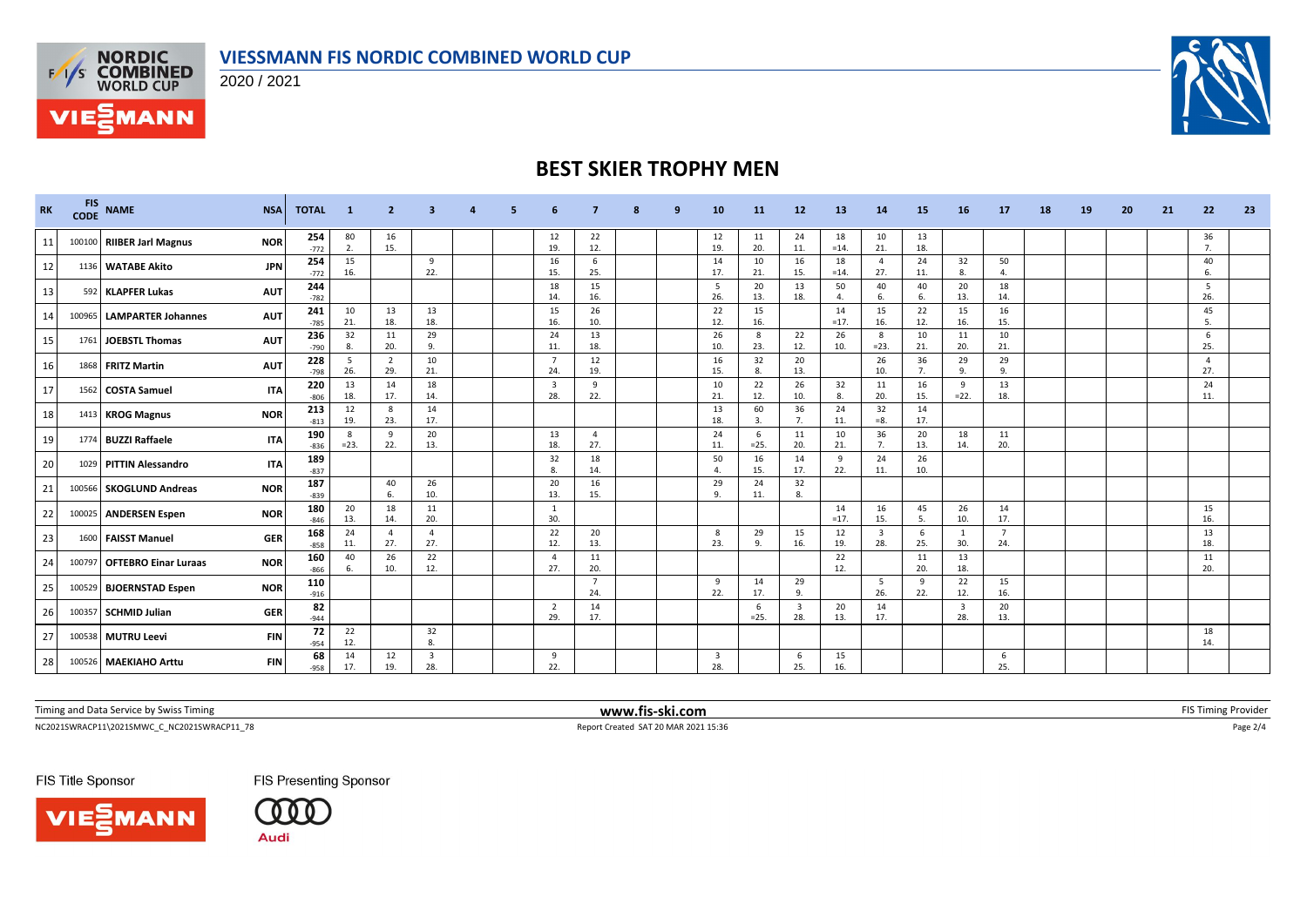

2020 / 2021



# **BEST SKIER TROPHY MEN**

| <b>RK</b> |        | FIS NAME<br><b>NSA</b>                       | <b>TOTAL</b>  | $\blacksquare$ 1         | $\overline{2}$                 | 3                     | 4 | 5. | 6         |                       | 8 | 9 | 10                    | <b>11</b>             | 12                    | 13                    | 14          | 15                             | 16                    | <b>17</b>                      | 18 | <b>19</b> | 20 | 21 | 22        | 23 |
|-----------|--------|----------------------------------------------|---------------|--------------------------|--------------------------------|-----------------------|---|----|-----------|-----------------------|---|---|-----------------------|-----------------------|-----------------------|-----------------------|-------------|--------------------------------|-----------------------|--------------------------------|----|-----------|----|----|-----------|----|
| 29        | 100184 | <b>LANGE Jakob</b><br><b>GER</b>             | 67<br>-959    | $\overline{4}$<br>$=27.$ | 32<br>8.                       | 15<br>16.             |   |    |           |                       |   |   |                       |                       |                       |                       |             |                                | 16<br>15.             |                                |    |           |    |    |           |    |
| 30        |        | 100280 PORTYK Tomas<br><b>CZE</b>            | 67<br>$-959$  |                          | $\overline{\mathbf{3}}$<br>28. | 6<br>$=25.$           |   |    | 8<br>23.  | 8<br>23.              |   |   |                       | 1<br>30.              |                       |                       | 1<br>30.    | $\overline{7}$<br>24.          | $7^{\circ}$<br>24.    | $\overline{4}$<br>27.          |    |           |    |    | 22<br>12. |    |
| 31        |        | 1760 ORTER Philipp<br><b>AUT</b>             | 65<br>$-961$  | $\overline{4}$<br>$=27.$ |                                |                       |   |    |           |                       |   |   |                       |                       |                       | 29<br>$\mathbf{q}$    |             | 12<br>19.                      | 6<br>25.              |                                |    |           |    |    | 14<br>17. |    |
| 32        |        | <b>GER</b><br>1821 WEBER Terence             | 59<br>$-967$  |                          |                                | 1<br>30.              |   |    | 10<br>21. | 10<br>21.             |   |   |                       | $\overline{4}$<br>27. | 12<br>19.             |                       |             |                                | 10<br>21.             | 12<br>19.                      |    |           |    |    |           |    |
| 33        |        | <b>CZE</b><br>100269 VYTRVAL Jan             | 42<br>$-984$  |                          | 1<br>30.                       | 8<br>23.              |   |    |           | - 5<br>26.            |   |   | 20<br>$=13.$          |                       | $\overline{2}$<br>29. | 6<br>25.              |             |                                |                       |                                |    |           |    |    |           |    |
| 34        |        | 1671 SEIDL Mario<br><b>AUT</b>               | 40<br>$-986$  | 9<br>22.                 | $\overline{7}$<br>24.          |                       |   |    |           | 3<br>28.              |   |   | 11<br>20.             |                       | 9<br>22.              |                       |             |                                |                       | 1<br>$=30.$                    |    |           |    |    |           |    |
| 35        | 100588 | <b>REPONEN Perttu</b><br><b>FIN</b>          | 36<br>$-990$  | 8<br>$= 23.$             | 6<br>25.                       |                       |   |    | 5<br>26.  |                       |   |   |                       | 12<br>19.             | 5<br>26.              |                       |             |                                |                       |                                |    |           |    |    |           |    |
| 36        |        | <b>AUT</b><br>100666 RETTENEGGER Stefan      | 35<br>$-991$  |                          |                                |                       |   |    | 11<br>20. |                       |   |   | 6<br>25.              | -2<br>29.             |                       | $\overline{2}$<br>29. | 6<br>25.    | 8<br>23.                       |                       |                                |    |           |    |    |           |    |
| 37        |        | 100495 KARHUMAA Wille<br><b>FIN</b>          | 33<br>$-993$  | 1<br>30.                 |                                |                       |   |    |           |                       |   |   |                       |                       |                       |                       | 22<br>12.   |                                |                       |                                |    |           |    |    | 10<br>21. |    |
| 38        |        | 100547 YAMAMOTO Ryota<br><b>JPN</b>          | 31<br>$-995$  |                          | 10<br>21.                      |                       |   |    |           |                       |   |   |                       |                       | 8<br>23.              |                       | 8<br>$=23.$ | - 5<br>26.                     |                       |                                |    |           |    |    |           |    |
| 39        |        | 1706 REHRL Franz-Josef<br><b>AUT</b>         | 24<br>$-1002$ | $\overline{2}$<br>29.    | 15<br>16.                      | $\overline{7}$<br>24. |   |    |           |                       |   |   |                       |                       |                       |                       |             |                                |                       |                                |    |           |    |    |           |    |
| 40        |        | 100167 ILVES Kristjan<br><b>EST</b>          | 24<br>$-1002$ |                          | 5<br>26.                       | 6<br>$=25.$           |   |    |           |                       |   |   |                       |                       |                       |                       | 9<br>22.    | $\overline{2}$<br>29.          | $\overline{2}$<br>29. |                                |    |           |    |    |           |    |
| 41        |        | <b>JPN</b><br>759 NAGAI Hideaki              | 24<br>$-1002$ |                          |                                |                       |   |    | 6<br>25.  | $\overline{2}$<br>29. |   |   | 7<br>24.              |                       | 1<br>30.              | $\overline{7}$<br>24  |             |                                |                       | 1<br>$=30.$                    |    |           |    |    |           |    |
| 42        |        | <b>AUT</b><br>100966 EINKEMMER Manuel        | 20<br>$-1006$ |                          |                                |                       |   |    |           |                       |   |   |                       |                       |                       | - 5<br>26.            | 12<br>19.   | $\overline{\mathbf{3}}$<br>28. |                       |                                |    |           |    |    |           |    |
| 43        |        | <b>FRA</b><br>100323 GERARD Antoine          | 18<br>$-1008$ |                          |                                | $\overline{2}$<br>29. |   |    |           |                       |   |   |                       | 9<br>22.              | 7<br>24.              |                       |             |                                |                       |                                |    |           |    |    |           |    |
| 44        |        | 100434 MUEHLETHALER Laurent<br><b>FRA</b>    | 17<br>$-1009$ |                          |                                |                       |   |    |           |                       |   |   |                       |                       |                       | $\overline{4}$<br>27. |             |                                | 12<br>19.             |                                |    |           |    |    | 1<br>30.  |    |
| 45        |        | 100799 NAESVOLD Leif Torbjoern<br><b>NOR</b> | 14<br>$-1012$ |                          |                                |                       |   |    |           |                       |   |   |                       |                       |                       |                       |             |                                | 5<br>26.              | 9<br>22.                       |    |           |    |    |           |    |
| 46        |        | 100820 BLONDEAU Gael<br><b>FRA</b>           | 14<br>$-1012$ |                          |                                |                       |   |    |           |                       |   |   | $\overline{2}$<br>29. |                       |                       |                       |             |                                | 9<br>$=22.$           | $\overline{\mathbf{3}}$<br>28. |    |           |    |    |           |    |

Timing and Data Service by Swiss Timing **www.fis-ski.com www.fis-ski.com** FIS Timing Provider

 $\footnotesize \begin{array}{ll} \text{Report Credit} & \text{Report Credit} & \text{SAT 20 MAR 2021 15:36} \\ \text{Report Credit} & \text{SAT 20 MAR 2021 15:36} \end{array}$ 

FIS Title Sponsor